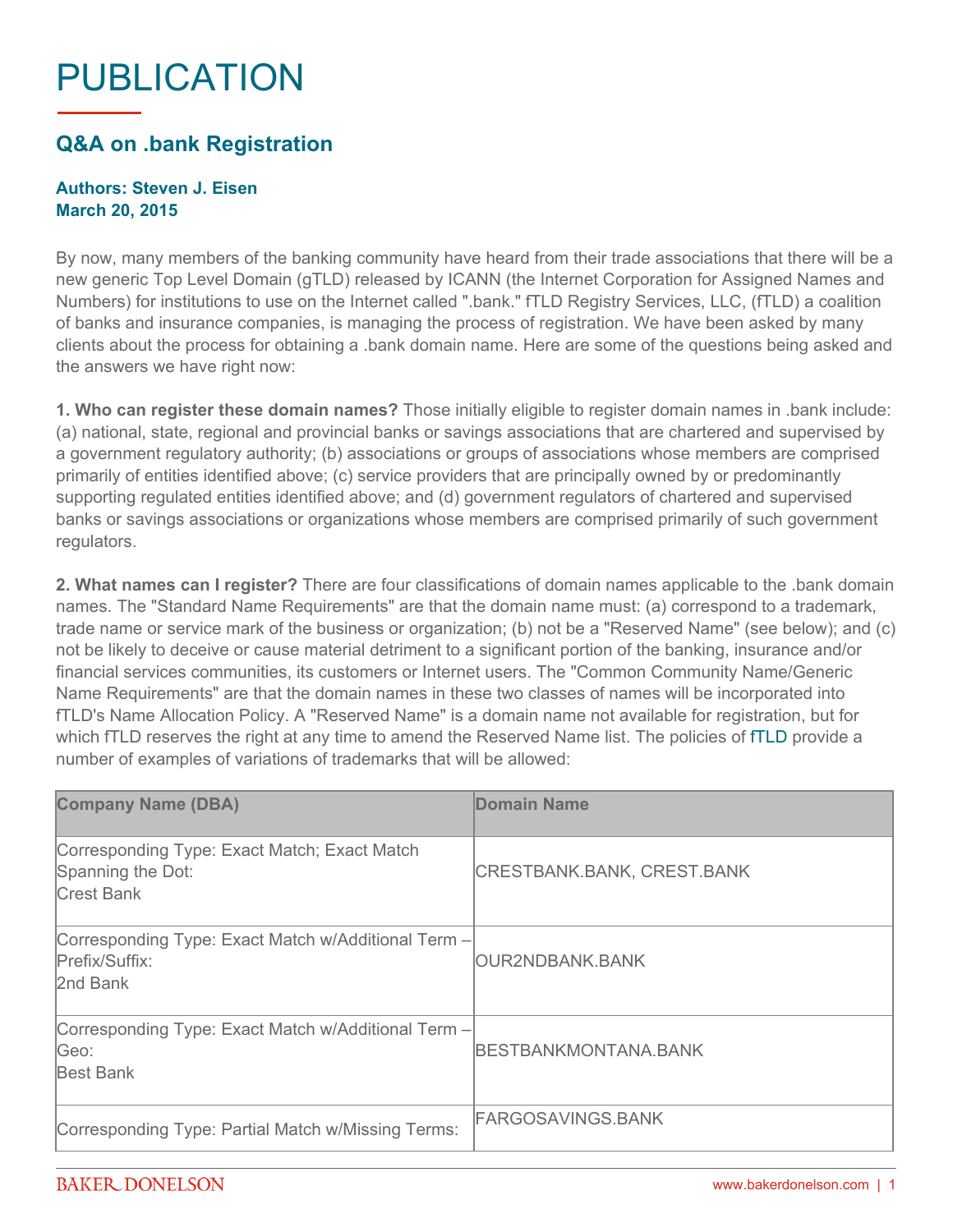| Fargo Savings and Loan                                                                                     |                        |
|------------------------------------------------------------------------------------------------------------|------------------------|
| Corresponding Type: Partial Match w/Abbreviations:<br>National Bank of Louisiana                           | <b>NATBANKLA.BANK</b>  |
| Corresponding Type: Partial Match w/Additional Term<br>- Geo:<br>Valley Bank & Trust Company               | VALLEYBANKNC.BANK      |
| Corresponding Type: Partial Match - Singular/Plural:<br>Your Local Bank                                    | YOURLOCALBANKS.BANK    |
| Corresponding Type: Partial Match - Multiple<br>Variances:<br>State Bank & Trust Company, Inc.             | <b>STBANKING.BANK</b>  |
| Corresponding Type: Exact Match Acronym:<br>Peruvian Bankers Association                                   | <b>PBA.BANK</b>        |
| Corresponding Type: Exact Match Acronym<br>W/Additional Term - Prefix-Suffix:<br>Pittsburgh State Bank     | <b>GOPSB.BANK</b>      |
| Corresponding Type: Hybrid Acronym:<br>2nd Savings Bank USA                                                | 2SBUSA.BANK            |
| Corresponding Type: Hybrid Acronym w/Additional<br>Term – Geo:<br>1st Savings and Trust Bank of Washington | <b>FSTBWA.BANK</b>     |
| Corresponding Type: Hybrid Acronym w/Additional<br>Term – Prefix/Suffix:<br><b>Valley State Bank</b>       | <b>VSBKONLINE.BANK</b> |

**3. With whom do I register?** fTLD has selected certain registrars that meet its enhanced operational and security requirements. The list of currently approved registrars can be found [here](https://www.ftld.com/approved-registrars/) but more are being added constantly. You might check first with your current .COM registrar to see if it has been approved, and if not, you can check with any of these other providers.

**4. When can I register? VERY SOON!** There are three registration periods: the Sunrise period, estimated to be May 18 – June 16, 2015, for eligible members of the banking community that have registered their trademarks with ICANN's Trademark Clearinghouse (TMCH); the Founders Period, estimated to be June 17 – June 23, 2015, for members of fTLD; and the General Availability Period, which is anticipated to start thereafter for all other eligible members of the banking community. TMCH registration is not required for the General Availability Period.

**5. How do I register with the TMCH to take advantage of the Sunrise Period?** The TMCH is a centralized database of pre-verified trademarks. Brand owners can submit trademark data and filing fees to the TMCH, and after the TMCH has verified the information, the owner will receive a unique authentication key which gives